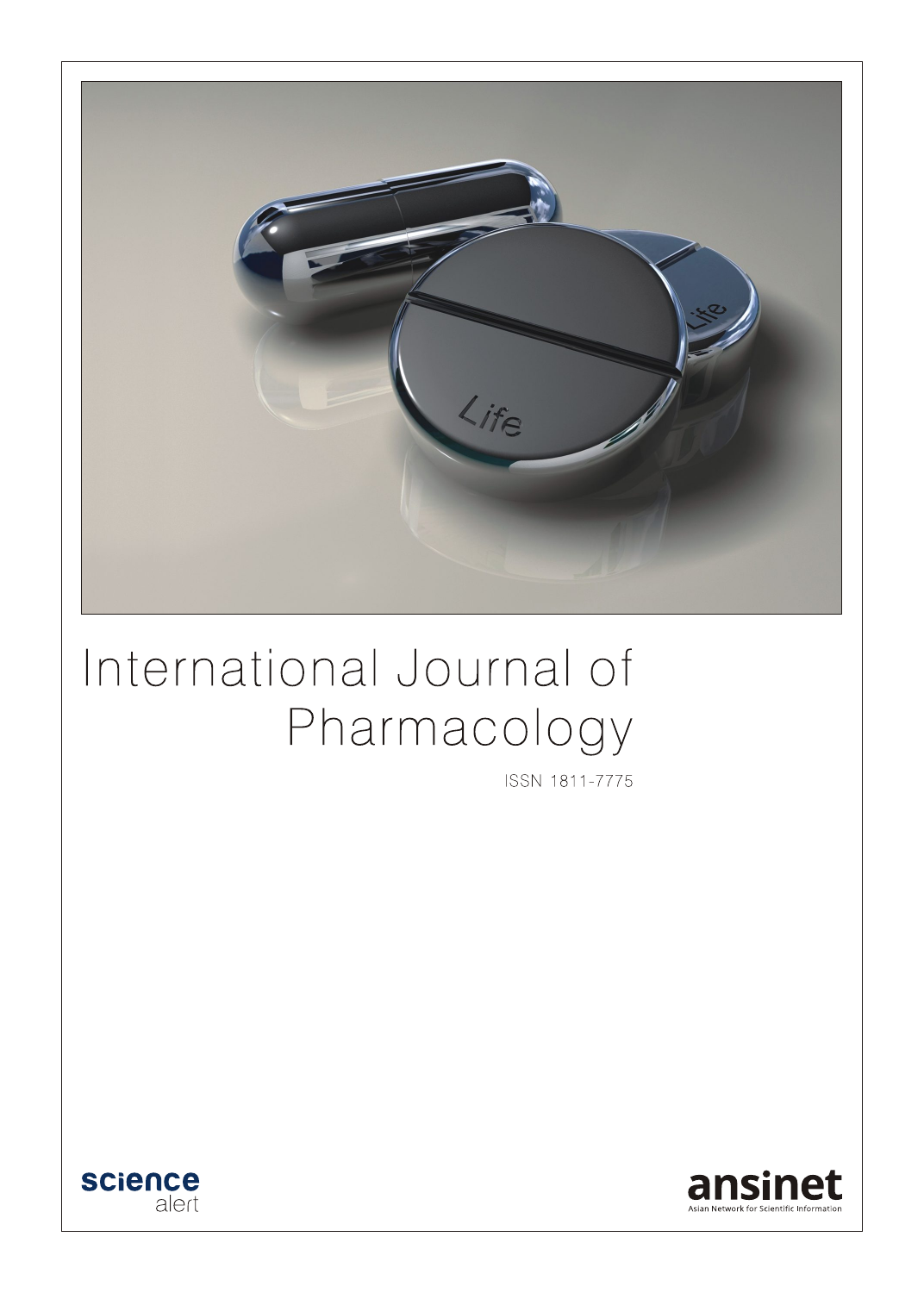#### **OPEN ACCESS International Journal of Pharmacology**

ISSN 1811-7775 DOI: 10.3923/ijp.2019.110.115



## **Research Article Chemoprotective Efficacy of Salvianolic Acid B via Triggering Apoptosis in MCF-7 Human Breast Cancer Cells**

 $^{\rm 1}$ Guangqian Quan,  $^{\rm 1}$ Weiwei Chen,  $^{\rm 1}$ Yongtai Wen,  $^{\rm 1}$ Yunpeng Yan,  $^{\rm 1}$ Mali Gu and  $^{\rm 2}$ Yaozhen Pan

1 Department of Breast Surgery, The First Hospital of Nanping Affiliated to Fujian Medical University Nanping, 353000 Fujian, China 2 Department of Hepatobiliary Surgery, The Affiliated Hospital of Guizhou Medical University, Guiyang, 550004 Guizhou, China

### Abstract

Background and Objective: Salvianolic acid B (SB) is one of the active components of a popular Chinese herb called Salvia miltiorrhiza, which possess numerous biological activities including anti-tumor. Current study was framed to evaluate the chemoprotective efficiacy of SB on human breast cancer MCF-7 cells. Materials and Methods: MCF-7 cells were exposed to dimethyl sulfoxide (DMSO-Control) as well as treated with an increased concentration of SB (25, 50, 100 and 200  $\mu$ m) to explore the anti-proliferative (Cell viability), pro-oxidative and pro-apoptotic activities. Statistical analysis was carried out by student t-test using SPSS software. Results: MCF-7 cells treated with an increased concentration of SB after 24 and 48 h showed a sharp decline in the count of viable MCF-7cells and thus showcased its potent anti-proliferative and toxicity property. A pronounced increase in ROS generation was noted in MCF-7 cells co-cultured with SB in dose and time-dependent fashion. Likewise, DNA fragmentation and apoptotic markers like caspase 3 and 9 were also significantly increased upon treatment with SB in a dose-dependent manner to display its pro-oxidative and pro-apoptotic activities. Moreover, the protein expression of Bcl2 and Bax were notably downregulated and upregulated respectively after administration with increased concentration of SB than DMSO treated MCF-7 cells. **Conclusion:** Taking together, that increased concentration of SB could show better chemoprotective activity on human breast cancer MCF-7 cells by exhibiting anti-proliferative, pro-oxidative and pro-apoptotic activities in a dose-dependent manner.

Key words: Breast cancer, salvianolic acid B, DNA fragmentation, pro-oxidative, pro-apoptotic

Received: September 01, 2018 Accepted: October 03, 2018 Published: December 15, 2018

Citation: Guangqian Quan, Weiwei Chen, Yongtai Wen, Yunpeng Yan, Mali Gu and Yaozhen Pan, 2019. Chemoprotective efficacy of salvianolic acid B via triggering apoptosis in MCF-7 human breast cancer cells. Int. J. Pharmacol., 15: 110-115.

Corresponding Author: Yaozhen Pan, Department of Hepatobiliary Surgery, The Affiliated Hospital of Guizhou Medical University, Guiyang, 550004 Guizhou, China STel/Fax: 0086-18659957750

Copyright: © 2019 Guangqian Quan et al. This is an open access article distributed under the terms of the creative commons attribution License, which permits unrestricted use, distribution and reproduction in any medium, provided the original author and source are credited.

Competing Interest: The authors have declared that no competing interest exists.

Data Availability: All relevant data are within the paper and its supporting information files.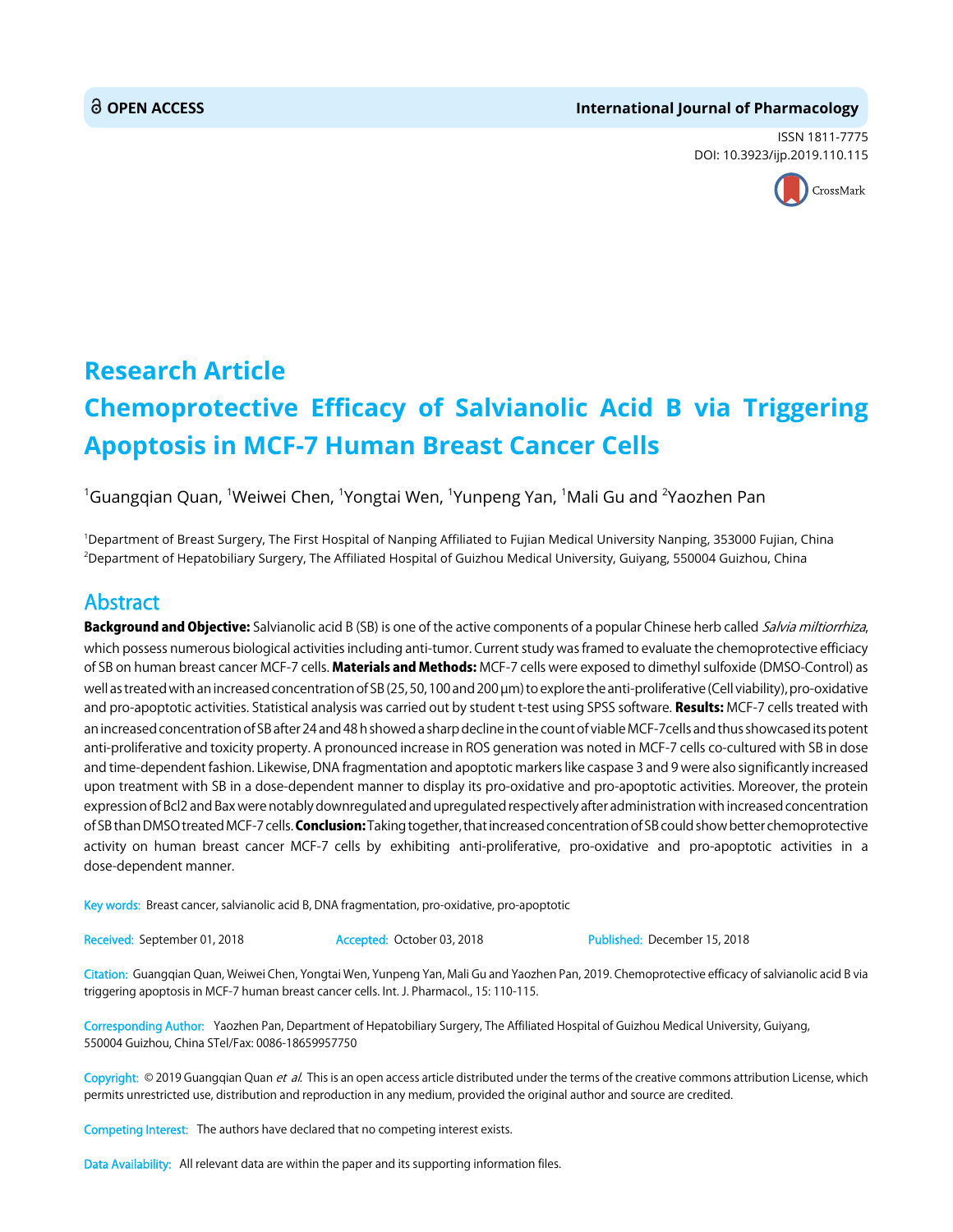#### INTRODUCTION

Breast cancer is the commonest female cancer and also the leading cause of mortality of all type of cancer death particularly in Northern America, Europe and South-East Asia and Africa<sup>1</sup>. The prevalence rate of breast cancer in China (urban) has been escalated in the last decade owing to a modified life pattern and unique reproductive pattern (one child policy). China accounts for 12.2% of newly diagnosed breast cancer with 9.6% of all death breast cancer globally<sup>2</sup>. Conventional breast cancer treatment regimens are the administration of chemotherapy like paclitaxel, topotecan, tamoxifen and docetaxel, etc., surgery (mastectomy), radiotherapy or combination (adjuvant chemotherapy with radiation and surgery) of various procedures<sup>3</sup>. However, chemotherapy and radiotherapy results in various undesirable events, non-responsive or resistance (a specific type of patients) as well as expensive as the patients continue for several days to years<sup>4,5</sup>. The surges for the alternative natural medicine with chemotherapeutic property (anti-apoptotic and anti-proliferative/cytotoxic activities) are of high need to develop a novel safer and effective anti-cancer agent which targets cancer cells.

Salvianolic acid B (SB) is an abundant hydrophilic di-terpenoids (active phytocomponent) of a popular Chinese herb called *Salvia miltiorrhiza* (Danshen-dried roots). Traditionally Danshen has been recommended to treat myocardial infarction, angina pectoris, stroke, Parkinson disease and cancer<sup>6,7</sup>. Accumulating evidence indicated that SB possesses multiple biological functions including antioxidant, anti-inflammation, anti-coagulant, anti-angiogenic and anti-diabetic, immuno-modulatory, modulate apoptosis as well as hepatoprotective, neuroprotective and cardioprotective<sup>8-10</sup>. Moreover, the anti-cancer or tumor activity of salvianolic acid B has been reported in different cell line model<sup>11-13</sup>, however no studies have been conducted on human breast cancer MCF-7 cells. Hence, the current study was undertaken to investigate the chemoprotective (anti-breast cancer) activity of SB on human breast cancer MCF-7 cells by assessing the cytotoxicity or anti-proliferative, DNA fragmentation, inflammatory and apoptotic markers.

#### MATERIALS AND METHODS

This cell line (in vitro) study was conducted at Department of Breast Surgery of The First Hospital of Nanping Affiliated to Fujian Medical University between September-October, 2017.

Chemicals: All the chemicals used for this study are of either analytical or HPLC grade.

**Cell culture:** MCF-7 human breast cancer cells is purchased from the American Type Culture Collection (ATTC; MD, USA) and was cultured as monolayer maintained in Dulbecco Modified Eagle Medium (DMEM) which were supplemented with 10% Fetal Bovine Serum (FBS), 2 mM l-glutamine, 100 U mL $^{-1}$  penicillin and streptomycin at 37 $^{\circ}$ C under  $5% CO<sub>2</sub>$ .

MTT assay: The 3-(4,5dimethylthiazol-2-yl)-2,5 diphenyltetrazolium bromide (MTT) assay was carried out to assess the anti-proliferative activity by Van Meerloo *et al.*<sup>14</sup> method. Briefly, MCF-7 cells were placed in a 96 well microplate at a density of 1  $\times$  10<sup>5</sup> cells mL<sup>-1</sup> and supplemented with increasing concentration of SB (25, 50, 100 and 200  $\mu$ m) and DMSO (control) for 24 and 48 h at  $37^{\circ}$ C. Followed by the incubation of MTT at a concentration of 500  $\mu$ g mL<sup>-1</sup> (dissolving with DMSO) for 4 h at  $37^{\circ}$ C and finally treated with DMSO to dissolve the formazan crystals (solubilization). The viable cells were counted by recording the Optical Density (OD) at 490 nm wavelength using an ELISA reader (iMark; 680; Bio rad Laboratories., Inc, CA, USA).

#### Assessment of Reactive Oxygen Species (ROS) generation:

The intracellular ROS generation on MCF-7 cells were quantified by the method of Shashi *et al*.<sup>15</sup>. In short, MCF-7 cells were seeded in a 96 well microplate at a density of  $1 \times 10^5$  cells mL<sup>-1</sup> and cultured with different concentrations of SB (25, 50, 100 and 200 µm) and DMSO (control) for 24 at 37 $\degree$ C. Then, the cells were incubated with 1 mM N-acetylcysteine (NAC) and followed by the addition of 100 M 2,7-dichlorofluorescein diacetate (DCF-DA) for 45 min at 37 $^{\circ}$ C in the dark and washed with Phosphate Buffered Solution (PBS). The ROS production (stained cells by DCF-DA) was detected by a fluorescence COULTAREPICS XL (ALTRA) flow cytometer purchased from Beckman Coulter Inc., (CA, USA).

Detection of DNA fragmentation: DNA fragmentation of cell lysate (cytosolic fraction) after treatment with DMSO or 25, 50 or 100 µm SB was detected by ELISA DNA fragmentation kit provided by Roche Diagnostics (Risch-Rotkreuz, Switzerland) based on manufacturers protocol.

Apoptotic assay: Both caspase 3 and 9 activities were assayed in cell lysates (of MCF-7) after DMSO or 25, 50 or 100 µm SB treatments using Caspase-Glo 3 and 9 assay kits provided by Promega (WI, USA) based on supplier's instruction.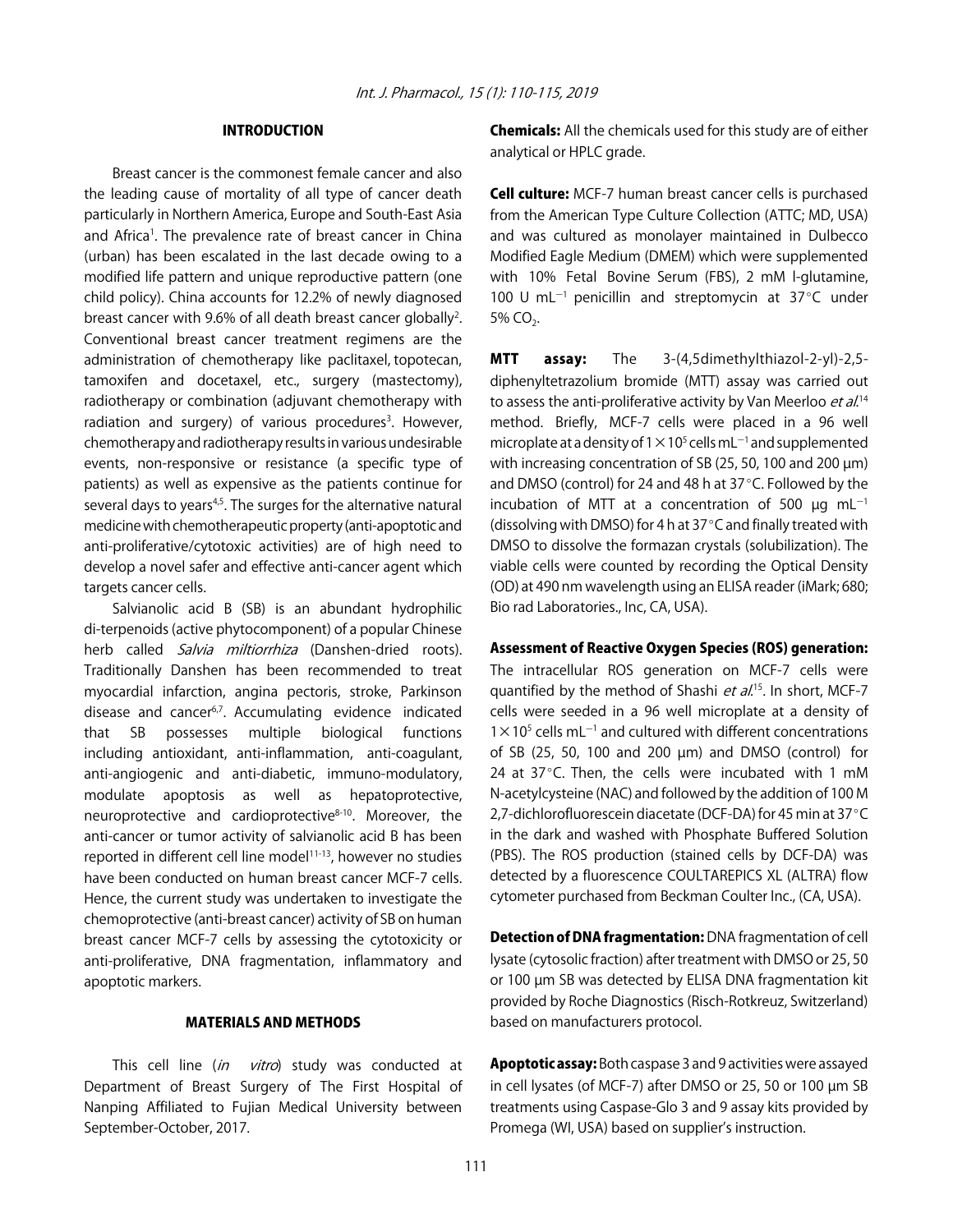Western blot: Protein expression of Bcl2 and Bax were quantified by western blot technique using PAGE apparatus as described previously by Silva *et al*.<sup>16</sup>. The SB incubated MCF-7 cells (as mentioned in MTT assay) were harvested and lysed with lytic enzymes (RIPA enzymes) and the protein levels was estimated using BCA protein assay kit from Pierce (IL, USA). Fifty grams of protein from each group cells were resolved on 10% SDS-PAGE geland then transferred on to a PVDF membrane. Then the membrane was blocked with Tris-buffered solution (with Tween 20, skimmed milk and sodium chloride) and incubated with primary antibodies such as mouse anti-Bax antibody (1:1000), mouse anti-Bcl2 antibody (1:800) and mouse anti-beta actin (1:1200) at  $4^{\circ}$ C for 10 h (from Santa Cruz Biotechnology; CA, USA). Excessive antibodies are removed by tris buffered solution and finally incubated with secondary antibody-like HRP anti-mouse antibody for 1 h at  $4^{\circ}$ C. The respective conjugated antibodies bands (equivalent to protein expression) were quantified by Bio-radChemiDoc imagingSystem (CA, USA).

Data analysis: All the experiments were performed as triplicates. Student t-test was used for this study to analyze the difference between the groups using SPSS software (ver. 21 from IBM, NY, USA). A probability value (p-value) less than 0.05 was deemed as statistically significant. Values were expressed as the Mean±standard deviation.

#### RESULTS

The MTT assay (cell viability) was carried out to assess the anti-proliferative/cytotoxicity effect of SB on MCF-7 cells. The Fig. 1 showed that administration with different concentration of SB (25, 50, 100 and 200 µm) on MCF-7 cells for 24 and 48 h showed significant ( $p < 0.05$  for 25 and 50  $\mu$ m; p<0.01 for 100 and 200  $\mu$ m) inhibition of cell growth or proliferation with less viable cells count in dose and time-dependent fashion as compared with DMSO treated cells. Hence, it was cleared from the MTT assay that SB endorse its potent anti-proliferative and cytotoxicity properties.

As Fig. 2 illustrated the efficacy of SB on ROS generation on MCF-7 cells. To prove ROS induced apoptosis by SB, the intra-cellular ROS generation levels on MCF-7 cells was quantified. Co-culturing of MCF-7 cells with increasing concentration of SB showed an exponential increase (p<0.05 for 25 and 50 µm; p<0.01 for 100 and 200 µm)



Fig. 1: Efficacy of SB in cell viability on MCF-7 cells by MTT assay





Fig. 2: Efficacy of SB on ROS generation on MCF-7 cells Values were expressed as the Mean±standard deviation, # p<0.01 and \*p<0.05: Control vs. SB treated group (different dose)

in ROS generation (dose and time-dependent fashion) and thus conferring that ROS production by SB on MCF-7 cells might be the reason behind the cytotoxicity or apoptosis property.

Efficacy of SB on DNA fragmentation on MCF-7 cells was cross-checked whether the DNA damage induced apoptosis on MCF-7 cells (Fig. 3). An exponential increase (p<0.05 for 50 and 100  $\mu$ m; p<0.01 for 200  $\mu$ m) in the levels of DNA fragmentation was noted in SB treated MCF-7 cells as equivalence to DMSO treated MCF-7 cells. As the concentration of SB increased the levels of DNA damage were also increased respectively. Results of DNA fragmentation/damage inferred that SB induced oxidative stress (ROS generation) and results in DNA damage/fragmentation.

Efficacy of SB on apoptotic markers like caspase 3 and 9 on MCF-7 cells was presented in Fig. 4. The activities of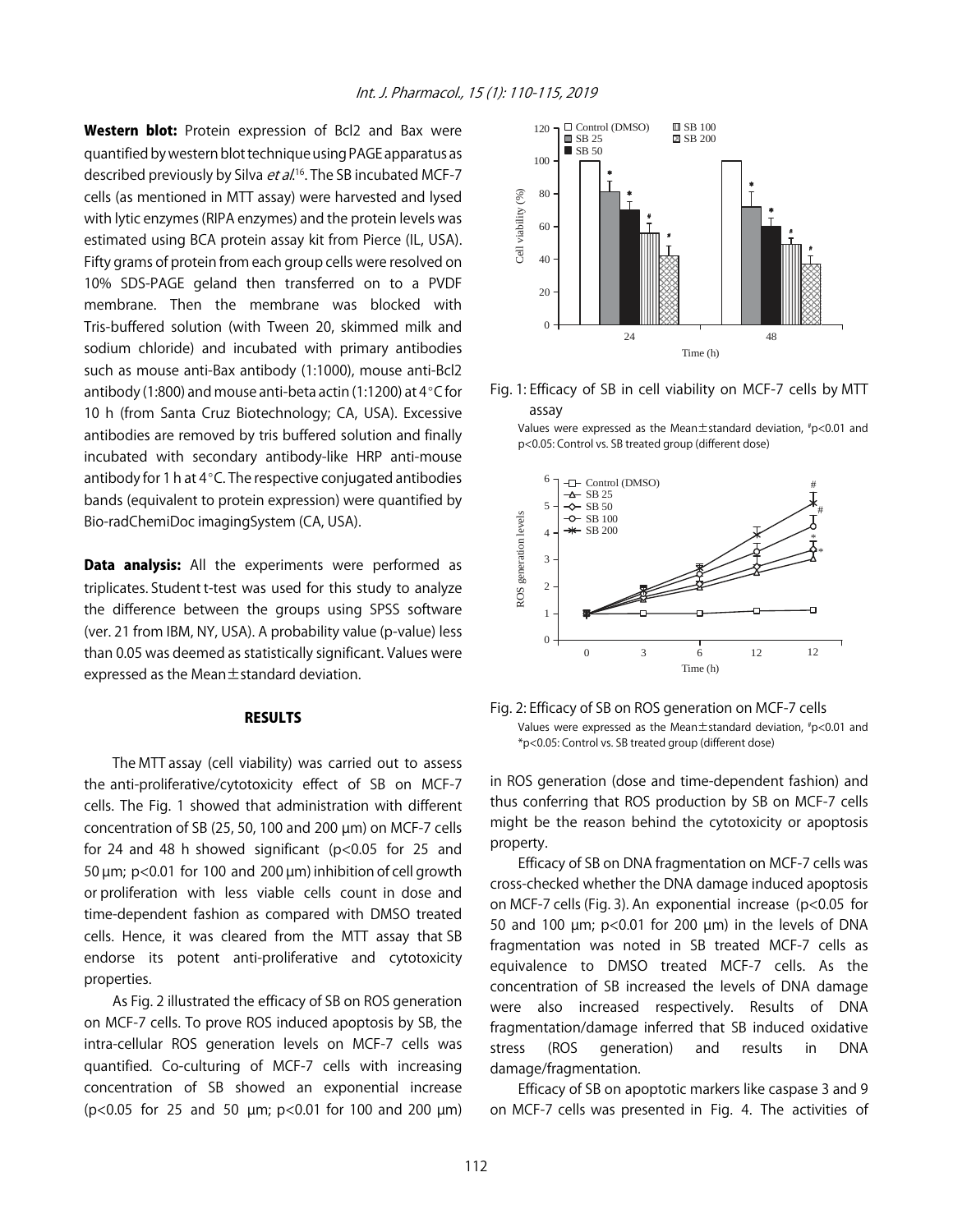Int. J. Pharmacol., 15 (1): 110-115, 2019



Fig. 3: Efficacy of SB on DNA fragmentation on MCF-7 cells Values were expressed as the Mean±standard deviation, # p<0.01 and \*p<0.05: Control vs. SB treated group (different dose)



Fig. 4: Efficacy of SB on apoptotic markers on MCF-7 cells Values were expressed as the Mean±standard deviation, # p<0.01 and \*p<0.05: Control vs. SB treated group (different dose)

caspase 3 and 9 were examined MCF-7 cell line to explore which kind of apoptotic pathway was favored by SB to exhibit apoptosis. The caspase 3 and 9 activities were significantly improved ( $p<0.05$  for 25 and 50  $\mu$ m;  $p<0.01$  for 100 and 200 µm) upon co-culturing with different concentration of SB on MCF-7 cells than DMSO (control) treated MCF-7 breast cancer cells. The outcome proved that SB highly favored the intrinsic apoptotic pathway by upregulating caspase 9 and subsequently activate caspase 3 to exhibit apoptosis on MCF-7 cells.

Furthermore, the protein expression of major pro and anti-apoptotic factors like Bcl2 and Bax were assessed by western blot technique. The data in Fig. 5 portraited the efficacy of SB on the protein expression of Bcl2 and Bax (apoptotic factors) on MCF-7 cells. A marked regulation in the protein expression of pro-apoptotic factors like Bcl2 (downregulation) and anti-apoptotic factors like Bax (upregulation) was noted after incubation with increased concentration of SB on MCF-7 cells than that of DMSO treated



Fig. 5: Efficacy of SB on protein expression of Bcl2 and Bax (apoptotic cascade) on MCF-7 cells by western blot analysis



MCF-7 cells. Hence, proving that SB elicited pro-apoptotic activity on MCF-7 breast cancer cells and thus showed its chemoprotective activity.

#### **DISCUSSION**

Current experiment was designed to access the chemoprotective efficacy of SB on human breast cancer MCF-7 cell line. Results showed that MCF-7 cells added to DMSO (control) as well as treated with an increased concentration of SB (25, 50, 100 and 200 µm) showed potent anti-proliferative (decreased viable cell count), pro-oxidative (increased ROS generation), pro-apoptotic activities (increased activity of caspase-3/9 and pro-apoptotic factor like Bcl2. Cell viability or cytotoxicity study by MTT assay showed that supplementation with increasing doses of SB on MCF-7 cells for 24 and 48 h showed a sharp decline in the number of viable MCF-7 cells in a time and dose-dependent fashion. The above results were accounted for the anti-proliferative/cytotoxicity property of SB in MCF-7 breast cancer cell line. Present results were in corroboration with the results of Jing *et al*.<sup>9</sup>, who also indicated that treatment with salvianolic acid B decreased the viable cell count (colorectal cancer cells).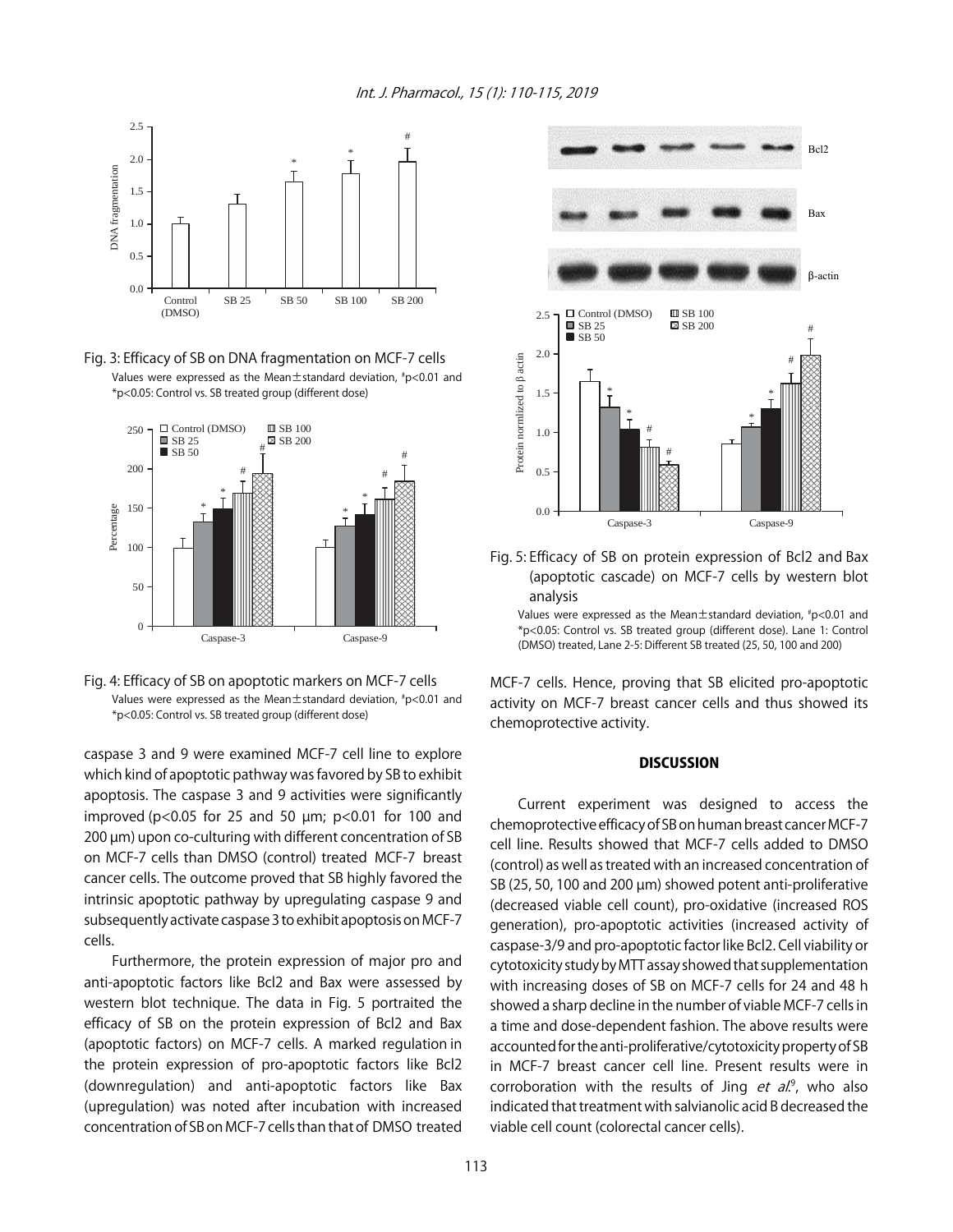Sample amount of studies demonstrated that ROS (free radical) induced apoptosis plays a protective or therapeutic role against various cancer cells $17,18$ . Hence, to examine whether SB induced apoptosis via ROS generation, the intracellular ROS generation levels on MCF-7 cells was quantified upon supplementation with different concentration of SB. As expected administration of SB showed an exponential increase in ROS generation on MCF-7 cancer cells. Likewise, Zeng *et al*.<sup>19</sup> concluded that treatment with salvianolic acid B could inhibit cell proliferation and favor anti-tumor activity by inducing apoptosis through ROS generation in osteocytes. Thus, conferring that ROS production by SB on MCF-7 cells might be the reason behind the cytotoxicity or apoptosis property.

As a continuation of the previous study to explore the mechanism behind the cytotoxicity property of SB, authors cross-checked whether the DNA damage induces apoptosis on MCF-7 cells. As the concentration of SB increased the levels of DNA damage were also increased respectively and showed that SB induces oxidative stress (ROS generation) and results in DNA damage/fragmentation. The previous study conducted by Wang *et al.*<sup>20</sup> highlighted that salvianolic acid could induce apoptosis by damaging DNA (mito-DNA) in lung cancer cells.

Apoptosis (programmed cell death) is a crucial factor in maintaining balance in the cell count and evading of apoptosis is one of the hallmarks of cancer cells<sup>21</sup>. Hence, for this research, study focussed on apoptotic markers (Caspase cascade) and apoptotic factor (execute apoptosis). Caspases (cysteine-aspartic proteases) are the set (family) of protease (enzyme) that play a key role in triggering apoptosis. Caspase 3 (effector) and 9 (initiator) were the two main caspase enzymes involved in executing apoptosis by sequential reaction<sup>22</sup>. Upon co-culturing with different concentration of SB on MCF-7 cells the activities of caspase 3 and 9 were significantly improved. The SB treatment could highly favored the intrinsic apoptotic pathway by upregulating caspase 9 and subsequently activate caspase 3 to exhibit apoptosis on MCF-7 cells. Also, salvianolic acid B induced apoptosis through upregulating various caspase enzymes in human glioma U87  $cells<sup>11</sup>$ .

Apoptosis is tightly controlled by pro and anti-apoptotic factors like Bcl2 (inhibit apoptosis) and Bax (trigger apoptosis). Both these factors execute apoptosis via various caspase cascade especially in breast cancer MCF-7 cells $23$ . The protein expression of Bcl2 (anti-apoptotic factors) and Bax (pro-apoptotic factors) were notably downregulated and

upregulated respectively after administration with increased concentration of SB than DMSO treated MCF7 cells. This outcome was in agreement with the outcome of Guo *et al.*<sup>13</sup>, who also hinted that salvianolic acid B addition on acute promyelocytic leukemia cells (HL-60) could notably upregulate Bax and down regulated Bcl2. This study has few limitations including the avoidance of cell cycle analysis as well as autophagy. However, in the future will give a special attention on both the cell cycle and autophagy to prove the in-depth chemoprotective mechanism of SB on MCF-7 breast cancer cells.

#### CONCLUSION AND FUTURE RECOMMENDATIONS

Taking together, that different concentration of SB showed better chemoprotective activity on MCF-7 cells by exhibiting anti-proliferative, pro-oxidative and pro-apoptotic activities in time and dose-dependent fashion. Nevertheless, further experiments are required to prove the precise signaling pathway involved in the chemoprotective mechanism of SB on MCF-7 breast cancer cells.

#### SIGNIFICANCE STATEMENT

Results from this study discovered that SB could act as better chemoprotective activity on breast cancer MCF-7 cell line by exhibiting anti-proliferative, pro-oxidative and pro-apoptotic activities. Hence, SB can be combined with other standard chemoprotective agent to produce a novel pharmacological agent to combat breast cancer and its related complications.

#### ACKNOWLEDGMENT

Authors would like to thank Dr. Yuan and Dr. Ming for helping with statistical analysis. This study was supported by Guizhou Medical University(GMU/19KT-2017).

#### **REFERENCES**

- 1. Bortolotto, L.F.B., F.R. Barbosa, G. Silva, T.A. Bitencourt and R.O. Beleboni et al., 2017. Cytotoxicity of trans-chalcone and licochalcone A against breast cancer cells is due to apoptosis induction and cell cycle arrest. Biomed. Pharmacother., 85: 425-433.
- 2. Fan, L., K. Strasser-Weippl, J.J. Li, J. St Louis and D.M. Finkelstein et al., 2014. Breast cancer in China. Lancet Oncol., 15: e279-e289.